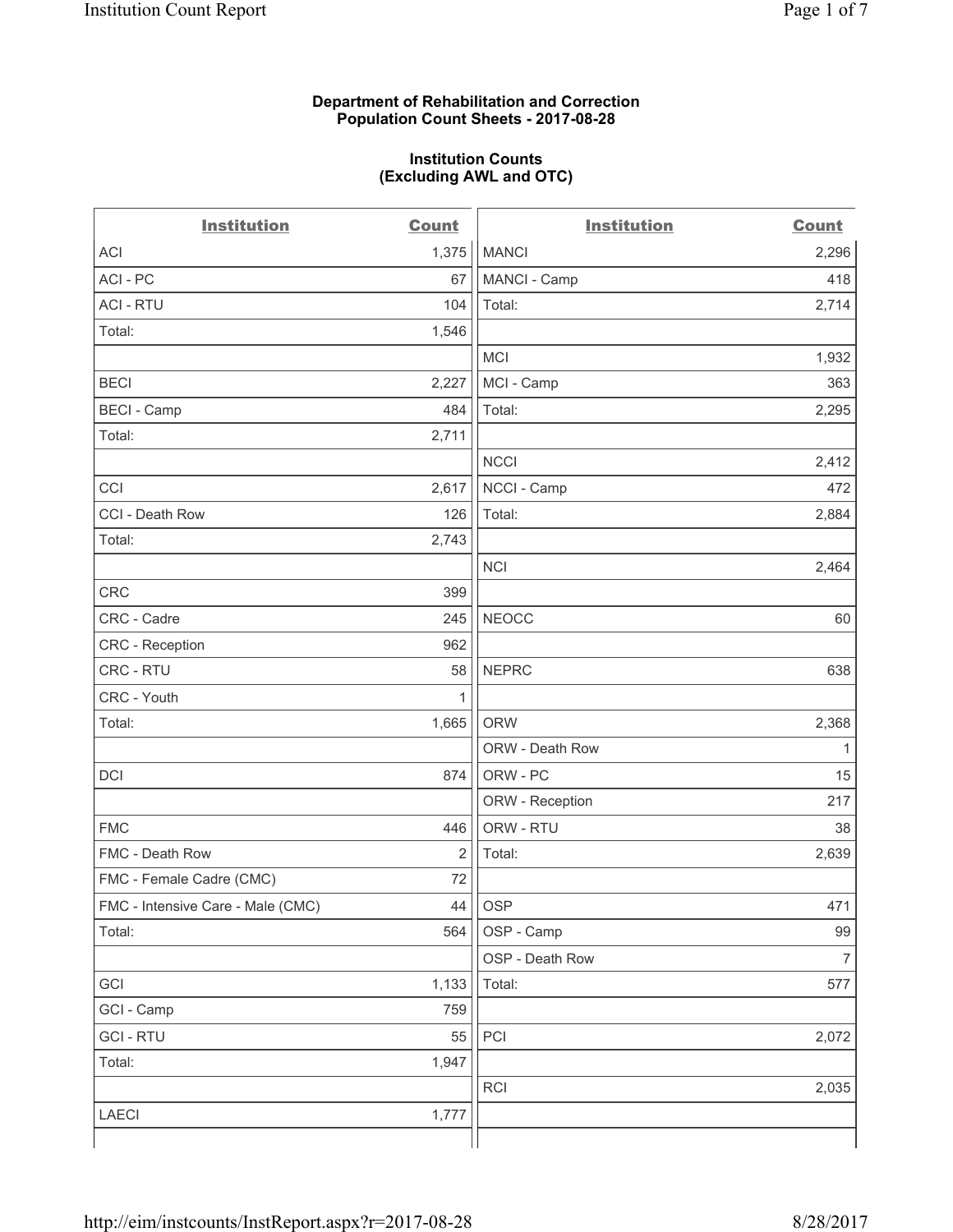|                          |       | <b>RICI</b>      |                          | 2,589  |
|--------------------------|-------|------------------|--------------------------|--------|
| LECI                     | 2,280 |                  |                          |        |
| LECI - Camp              | 191   | SCI              |                          | 2,019  |
| Total:                   | 2,471 |                  |                          |        |
|                          |       | <b>SOCF</b>      |                          | 1,233  |
| LOCI                     | 2,292 | SOCF - RTU       |                          | 56     |
|                          |       | Total:           |                          | 1,289  |
| LORCI                    | 232   |                  |                          |        |
| <b>LORCI - Cadre</b>     | 145   | <b>TCI</b>       |                          | 1,083  |
| <b>LORCI - Reception</b> | 989   | TCI - Camp       |                          | 443    |
| Total:                   | 1,366 | Total:           |                          | 1,526  |
|                          |       |                  |                          |        |
| <b>MACI</b>              | 1,052 | <b>TOCI</b>      |                          | 830    |
| MACI - Minimum           | 1,270 | <b>TOCI - PC</b> |                          | 94     |
| Total:                   | 2,322 | Total:           |                          | 924    |
|                          |       |                  |                          |        |
|                          |       | <b>WCI</b>       |                          | 1,201  |
|                          |       | <b>WCI-RTU</b>   |                          | 34     |
|                          |       | Total:           |                          | 1,235  |
|                          |       |                  |                          |        |
|                          |       |                  | <b>Total Population:</b> | 50,238 |

\* The Total Population includes 30 Offenders with Reason Codes 30 & 31. \*\* The Total Population includes 41 Offenders with Reason Code 0A.

# **Male Population by Security Level (Include AWL and Exclude OTC)**  *No data found for this sectiom for the date provided. [R]*

#### **Female Population by Institution (Include AWL and Exclude OTC)**

| <b>Institution</b>       | <b>Body</b> | <b>AWL</b>  | $(-OTC)$     | <b>Total</b> |
|--------------------------|-------------|-------------|--------------|--------------|
| <b>DCI</b>               | 874         | 12          | 6            | 880          |
| <b>FMC</b>               | 20          | 7           | 3            | 24           |
| FMC - Female Cadre (CMC) | 72          | $\mathbf 0$ | 0            | 72           |
| <b>NEPRC</b>             | 637         | 20          | 10           | 647          |
| <b>ORW</b>               | 2,367       | 57          | 30           | 2,394        |
| <b>ORW - Death Row</b>   |             | $\mathbf 0$ | $\Omega$     |              |
| ORW - PC                 | 15          | 0           | $\Omega$     | 15           |
| ORW - Reception          | 217         | 0           | $\Omega$     | 217          |
| ORW - RTU                | 38          | 0           | <sup>0</sup> | 38           |
| <b>Total Female</b>      | 4,241       | 96          | 49           | 4,288        |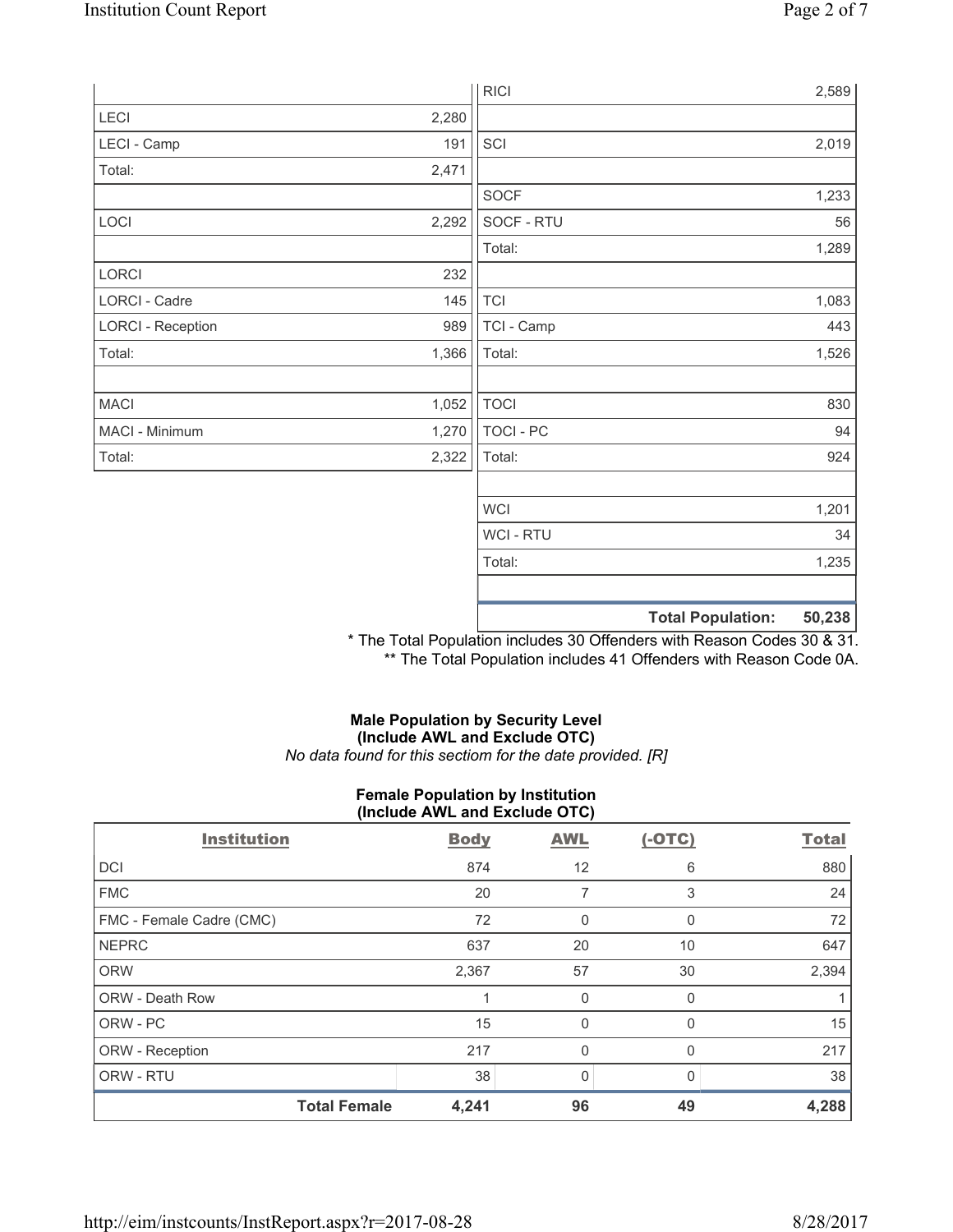| (include AVVL and Exclude OTO) |                      |             |            |          |              |  |
|--------------------------------|----------------------|-------------|------------|----------|--------------|--|
|                                | <b>Institution</b>   | <b>Body</b> | <b>AWL</b> | $(-OTC)$ | <b>Total</b> |  |
| <b>LECI</b>                    |                      | っ           |            |          |              |  |
| LORCI                          |                      |             | 0          |          |              |  |
| <b>MACI</b>                    |                      | 2           |            |          |              |  |
| <b>OSP</b>                     |                      | 49          | 2          | 2        | 49           |  |
| <b>SOCF</b>                    |                      | 23          |            |          | 23           |  |
| SOCF - RTU                     |                      | 4           | 0          |          |              |  |
| <b>WCI</b>                     |                      |             |            |          |              |  |
|                                | <b>Total Level 5</b> | 82          |            |          | 82           |  |

## **Male Population by Institution: Security Level 5 (Include AWL and Exclude OTC)**

## **Male Population by Institution: Security Level 4 (Include AWL and Exclude OTC)**

| <b>Institution</b>       | <b>Body</b>    | <b>AWL</b>          | $(-OTC)$            | <b>Total</b>   |
|--------------------------|----------------|---------------------|---------------------|----------------|
| <b>ACI</b>               | 10             | 1                   | 1                   | $10$           |
| CCI                      | $\sqrt{5}$     | $\mathsf{O}\xspace$ | $\mathsf{O}\xspace$ | $\sqrt{5}$     |
| CRC                      | 23             | $\mathsf{O}\xspace$ | $\mathsf{O}\xspace$ | 23             |
| CRC - Reception          | 5              | $\mathbf{1}$        | $\mathbf{1}$        | $\sqrt{5}$     |
| CRC - RTU                | $\mathbf{1}$   | $\mathsf{O}\xspace$ | $\mathsf{O}\xspace$ | $\mathbf{1}$   |
| <b>FMC</b>               | $\mathbf{1}$   | $\mathsf{O}\xspace$ | $\mathsf{O}\xspace$ | $\mathbf{1}$   |
| <b>LECI</b>              | 39             | $\mathsf{O}\xspace$ | $\mathsf{O}\xspace$ | 39             |
| LOCI                     | $\overline{4}$ | $\mathsf{O}\xspace$ | $\mathsf 0$         | $\overline{4}$ |
| LORCI                    | 15             | $\mathfrak{S}$      | $\mathsf 3$         | 15             |
| LORCI - Cadre            | $\mathbf{1}$   | $\mathsf{O}\xspace$ | $\mathsf 0$         | $\mathbf{1}$   |
| <b>LORCI - Reception</b> | 10             | $\mathsf{O}\xspace$ | $\mathsf{O}\xspace$ | 10             |
| <b>MACI</b>              | 23             | $\mathsf{O}\xspace$ | $\mathsf 0$         | 23             |
| <b>MANCI</b>             | 73             | $\mathfrak{S}$      | $\overline{2}$      | 74             |
| MCI                      | $\overline{2}$ | $\mathsf{O}\xspace$ | $\mathsf 0$         | $\sqrt{2}$     |
| <b>NCCI</b>              | $\overline{2}$ | $\mathsf{O}\xspace$ | $\mathsf{O}\xspace$ | $\sqrt{2}$     |
| <b>NCI</b>               | $\overline{2}$ | $\mathsf{O}\xspace$ | $\mathsf 0$         | $\overline{2}$ |
| <b>OSP</b>               | 414            | $\mathsf 3$         | $\mathsf 3$         | 414            |
| PCI                      | 1              | $\mathsf{O}\xspace$ | $\mathsf{O}\xspace$ | $\mathbf{1}$   |
| <b>RCI</b>               | 20             | $\mathsf{O}\xspace$ | $\mathsf{O}\xspace$ | 20             |
| <b>RICI</b>              | $\overline{2}$ | $\mathsf{O}\xspace$ | $\mathsf 0$         | $\overline{2}$ |
| SCI                      | 10             | $\mathsf{O}\xspace$ | $\mathsf{O}\xspace$ | 10             |
| <b>SOCF</b>              | 1,208          | 14                  | 11                  | 1,211          |
| SOCF - RTU               | 51             | $\mathsf{O}\xspace$ | $\mathbf 0$         | 51             |
| <b>TCI</b>               | 10             | $\mathbf 0$         | $\mathsf{O}\xspace$ | $10$           |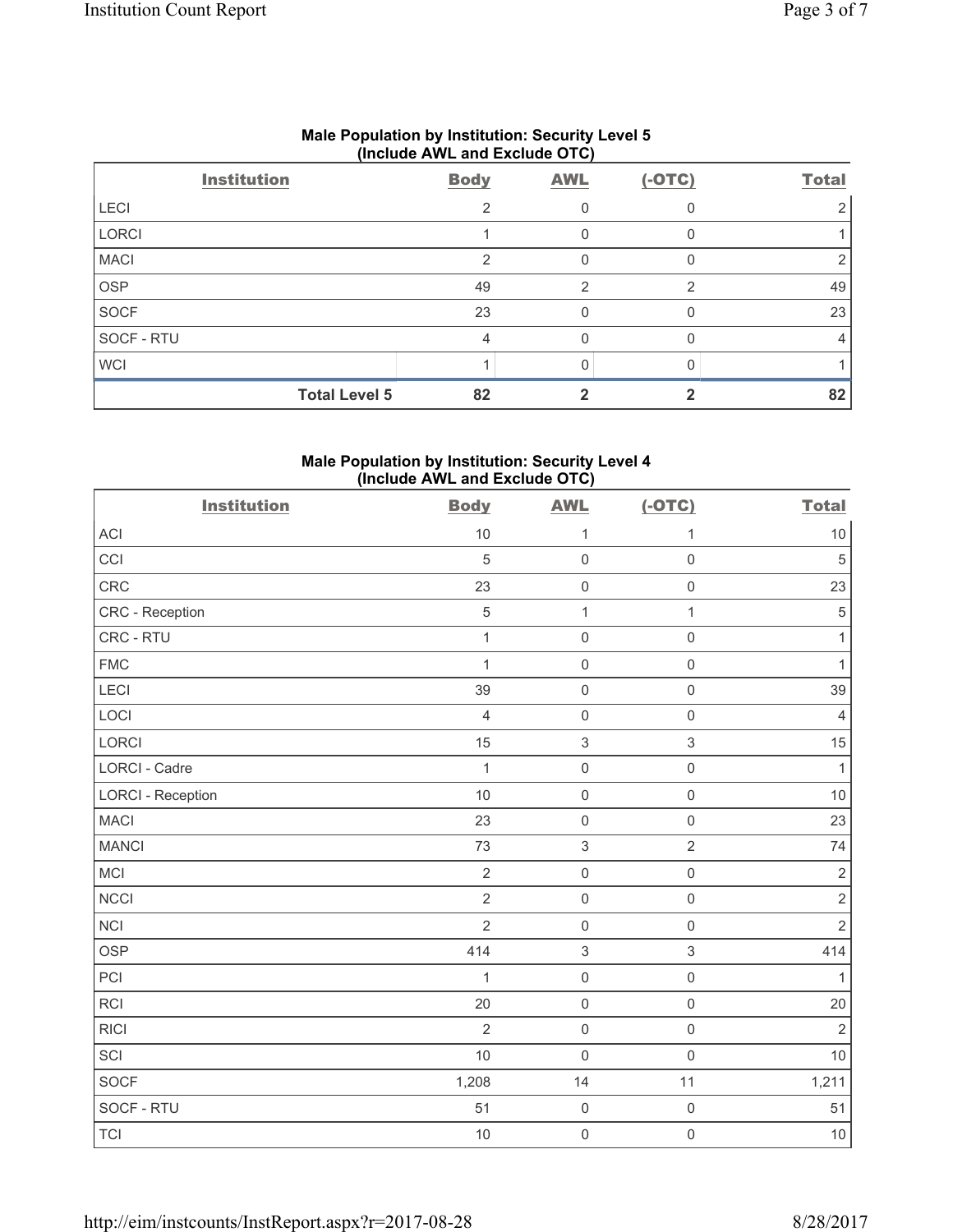| <b>TOCI</b>    |                      | 209   |    |    | 209   |
|----------------|----------------------|-------|----|----|-------|
| TOCI - PC      |                      | 18    |    |    | 18    |
| <b>WCI</b>     |                      | 15    |    |    | 15    |
| <b>WCI-RTU</b> |                      |       |    |    |       |
|                | <b>Total Level 4</b> | 2,175 | 29 | 25 | 2,179 |

### **Male Population by Institution: Security Level 3 (Include AWL and Exclude OTC)**

| <b>Institution</b>                | <b>Body</b>         | <b>AWL</b>          | $(-OTC)$            | <b>Total</b>              |
|-----------------------------------|---------------------|---------------------|---------------------|---------------------------|
| <b>ACI</b>                        | 17                  | $\mathsf{O}\xspace$ | $\mathbf 0$         | 17                        |
| ACI-PC                            | $\mathbf{1}$        | $\mathsf{O}\xspace$ | $\mathsf 0$         | 1                         |
| <b>BECI</b>                       | $\overline{4}$      | $\mathsf{O}\xspace$ | $\mathsf{O}\xspace$ | $\overline{4}$            |
| CCI                               | $\overline{2}$      | $\mathsf{O}\xspace$ | $\mathsf 0$         | $\mathbf 2$               |
| CRC                               | 64                  | $\,6\,$             | $\overline{4}$      | 66                        |
| CRC - Cadre                       | 137                 | $\mathsf{O}\xspace$ | $\mathsf{O}\xspace$ | 137                       |
| CRC - Reception                   | 439                 | 17                  | 15                  | 441                       |
| CRC - RTU                         | 55                  | $\mathsf{O}\xspace$ | $\mathsf 0$         | 55                        |
| CRC - Youth                       | $\mathbf{1}$        | $\mathsf{O}\xspace$ | $\mathsf 0$         | $\mathbf{1}$              |
| <b>FMC</b>                        | $\overline{5}$      | $\mathbf{1}$        | $\mathsf 0$         | $\,6\,$                   |
| FMC - Intensive Care - Male (CMC) | $\overline{4}$      | $\mathsf{O}\xspace$ | $\mathsf 0$         | 4                         |
| <b>LAECI</b>                      | 8                   | $\mathsf{O}\xspace$ | $\mathsf 0$         | 8                         |
| LECI                              | 2,235               | 17                  | 16                  | 2,236                     |
| LECI - Camp                       | $\mathbf{1}$        | $\mathsf{O}\xspace$ | $\mathsf{O}\xspace$ | 1                         |
| LOCI                              | $\overline{4}$      | $\mathbf 0$         | $\mathsf 0$         | $\overline{4}$            |
| <b>LORCI</b>                      | 44                  | 22                  | 18                  | 48                        |
| LORCI - Cadre                     | 87                  | $\mathbf{1}$        | $\mathsf 0$         | 88                        |
| <b>LORCI - Reception</b>          | 439                 | $\mathbf{1}$        | $\mathbf{1}$        | 439                       |
| <b>MACI</b>                       | 955                 | $\,6$               | $\mathbf{1}$        | 960                       |
| <b>MANCI</b>                      | 2,203               | 27                  | 19                  | 2,211                     |
| MCI                               | $\sqrt{2}$          | $\mathsf{O}\xspace$ | $\mathsf 0$         | $\overline{2}$            |
| MCI - Camp                        | $\mathbf{1}$        | $\mathsf 0$         | $\mathsf 0$         | $\mathbf{1}$              |
| <b>NCCI</b>                       | $\mathfrak{S}$      | $\mathbf{1}$        | $\mathbf{1}$        | $\ensuremath{\mathsf{3}}$ |
| <b>NCI</b>                        | $\mathsf{O}\xspace$ | $\mathbf 1$         | 1                   | $\mathbf 0$               |
| <b>NEOCC</b>                      | 60                  | $\mathsf{O}\xspace$ | $\mathsf 0$         | 60                        |
| OSP                               | $\overline{7}$      | $\mathsf 0$         | $\mathsf 0$         | $\overline{7}$            |
| PCI                               | $30\,$              | $\mathsf{O}\xspace$ | $\mathsf 0$         | $30\,$                    |
| RCI                               | 1,868               | $20\,$              | 14                  | 1,874                     |
| <b>RICI</b>                       | $\mathsf g$         | $\mathsf{O}\xspace$ | $\mathsf 0$         | $\hbox{9}$                |
| SCI                               | $\overline{2}$      | $\mathsf{O}\xspace$ | $\mathsf{O}\xspace$ | $\sqrt{2}$                |
| <b>SOCF</b>                       | $\mathbf{1}$        | $\mathsf{O}\xspace$ | $\mathsf 0$         | $\mathbf{1}$              |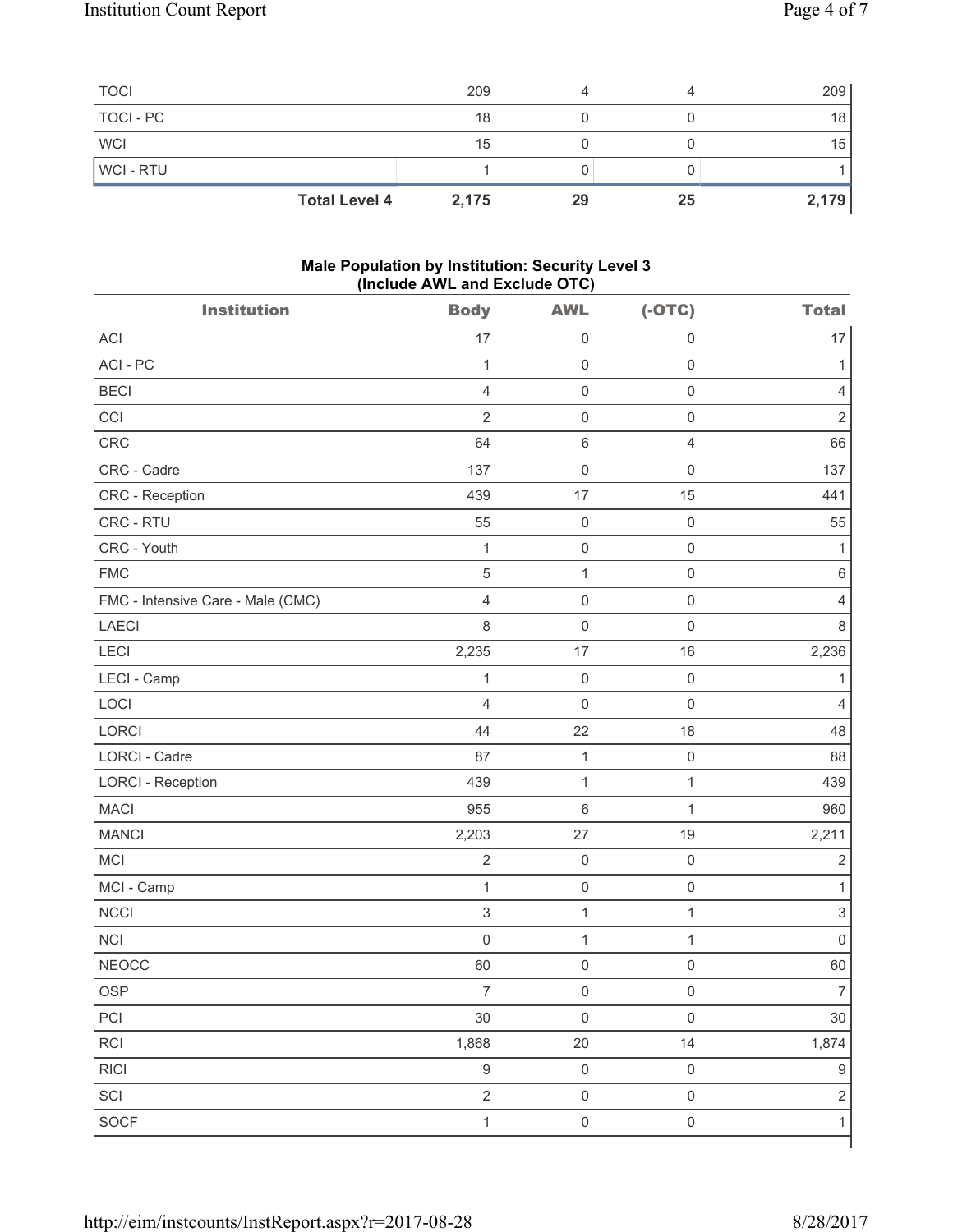| SOCF - RTU           |        |     |     |        |
|----------------------|--------|-----|-----|--------|
| <b>TCI</b>           | 1,021  | 10  | 8   | 1,023  |
| TCI - Camp           |        |     |     |        |
| <b>TOCI</b>          | 502    | Δ   |     | 504    |
| TOCI - PC            | 76     |     |     | 76     |
| <b>WCI</b>           | 1,182  | 8   |     | 1,183  |
| <b>WCI-RTU</b>       | 32     |     |     | 33     |
| <b>Total Level 3</b> | 11,504 | 143 | 107 | 11,540 |

## **Male Population by Institution: Security Level 2 (Include AWL and Exclude OTC)**

| <b>Institution</b>                | <b>Body</b>    | <b>AWL</b>          | $(-OTC)$            | <b>Total</b>   |
|-----------------------------------|----------------|---------------------|---------------------|----------------|
| ACI                               | 700            | 11                  | $\,6\,$             | 705            |
| ACI - PC                          | 65             | $\mathbf 0$         | $\mathsf{O}\xspace$ | 65             |
| <b>ACI - RTU</b>                  | 69             | $\mathbf 0$         | $\mathsf{O}\xspace$ | 69             |
| <b>BECI</b>                       | 1,412          | 14                  | 10                  | 1,416          |
| <b>BECI</b> - Camp                | $\mathbf{1}$   | $\mathsf{O}\xspace$ | $\mathsf{O}\xspace$ | $\mathbf{1}$   |
| CCI                               | 1,921          | 21                  | 19                  | 1,923          |
| <b>CRC</b>                        | 169            | $\overline{7}$      | $\,6\,$             | 170            |
| CRC - Cadre                       | 108            | $\mathbf 0$         | $\mathsf{O}\xspace$ | 108            |
| CRC - Reception                   | 317            | 14                  | 13                  | 318            |
| CRC - RTU                         | $\overline{2}$ | $\mathsf{O}\xspace$ | $\mathsf{O}\xspace$ | $\overline{2}$ |
| <b>FMC</b>                        | $\mathsf g$    | $\overline{2}$      | $\mathsf{O}\xspace$ | 11             |
| FMC - Intensive Care - Male (CMC) | 15             | $\mathsf{O}\xspace$ | $\mathsf{O}\xspace$ | 15             |
| GCI                               | 558            | 5                   | $\mathfrak{S}$      | 560            |
| <b>GCI-RTU</b>                    | 42             | $\mathbf 0$         | $\mathsf{O}\xspace$ | 42             |
| <b>LAECI</b>                      | 1,095          | 18                  | 16                  | 1,097          |
| LECI                              | $\mathbf{1}$   | $\mathsf{O}\xspace$ | $\mathsf{O}\xspace$ | $\mathbf{1}$   |
| LOCI                              | 1,243          | 10                  | $\,8\,$             | 1,245          |
| <b>LORCI</b>                      | 117            | 23                  | 23                  | 117            |
| LORCI - Cadre                     | 48             | $\mathsf{O}\xspace$ | $\mathsf 0$         | 48             |
| <b>LORCI - Reception</b>          | 296            | $\mathbf 1$         | $\mathsf{O}\xspace$ | 297            |
| <b>MACI</b>                       | 72             | $\overline{2}$      | $\overline{2}$      | 72             |
| <b>MANCI</b>                      | $\overline{7}$ | $\mathsf{O}\xspace$ | $\mathbf 0$         | $\overline{7}$ |
| MCI                               | 1,476          | 22                  | 14                  | 1,484          |
| MCI - Camp                        | $\mathbf{1}$   | $\mathbf 0$         | $\mathsf{O}\xspace$ | $\mathbf{1}$   |
| <b>NCCI</b>                       | 1,387          | 18                  | 15                  | 1,390          |
| <b>NCI</b>                        | 1,685          | 22                  | 17                  | 1,690          |
| OSP - Camp                        | $\mathbf{1}$   | $\mathsf{O}\xspace$ | $\mathsf{O}\xspace$ | $\mathbf{1}$   |
| PCI                               | 713            | 16                  | $\sqrt{5}$          | 724            |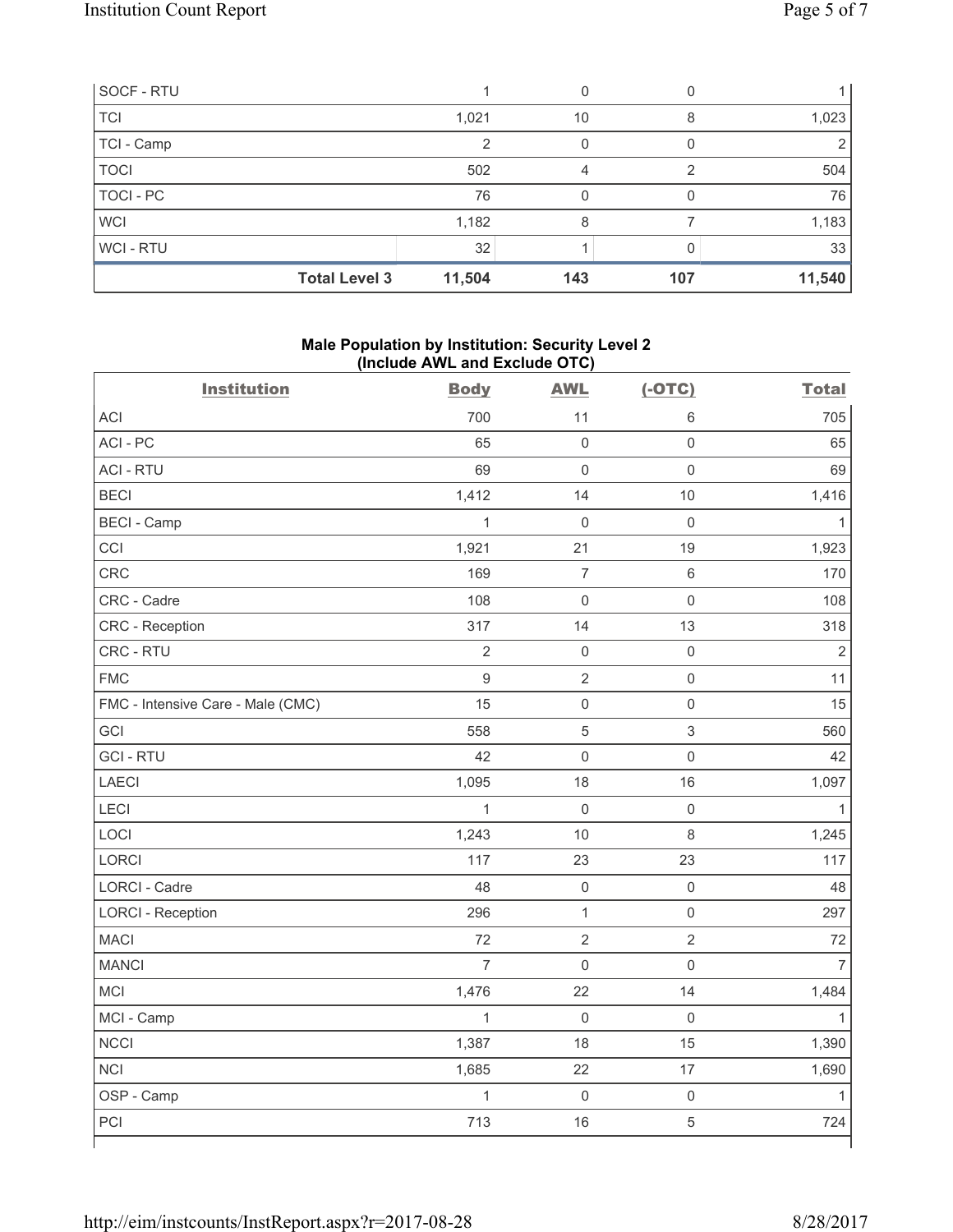| <b>RCI</b>           | 147    |     |     | 148    |
|----------------------|--------|-----|-----|--------|
| <b>RICI</b>          | 1,513  | 25  | 19  | 1,519  |
| SCI                  | 939    |     |     | 941    |
| <b>TCI</b>           | 10     |     |     | 10     |
| <b>WCI</b>           | ◠      |     |     |        |
| <b>Total Level 2</b> | 16,142 | 243 | 185 | 16,200 |

## **Male Population by Institution: Security Level 1 (Include AWL and Exclude OTC)**

| <b>Institution</b>                | <b>Body</b>  | <b>AWL</b>                | $(-OTC)$            | <b>Total</b> |
|-----------------------------------|--------------|---------------------------|---------------------|--------------|
| <b>ACI</b>                        | 648          | $\overline{4}$            | 1                   | 651          |
| ACI-PC                            | $\mathbf{1}$ | $\mathsf 0$               | $\mathsf{O}\xspace$ | $\mathbf{1}$ |
| <b>ACI - RTU</b>                  | 35           | $\mathbf 0$               | $\mathsf 0$         | 35           |
| <b>BECI</b>                       | 811          | 15                        | $\,$ 5 $\,$         | 821          |
| <b>BECI - Camp</b>                | 483          | $\mathsf{O}\xspace$       | $\mathbf 0$         | 483          |
| CCI                               | 688          | $\sqrt{3}$                | $\mathsf{O}\xspace$ | 691          |
| CRC                               | 77           | $\ensuremath{\mathsf{3}}$ | $\overline{2}$      | 78           |
| CRC - Reception                   | 196          | $\sqrt{5}$                | $\mathsf 3$         | 198          |
| <b>FMC</b>                        | 410          | $\,6\,$                   | $\mathsf 0$         | 416          |
| FMC - Intensive Care - Male (CMC) | 25           | $\mathbf 0$               | $\mathsf{O}\xspace$ | 25           |
| GCI                               | 575          | 14                        | $6\,$               | 583          |
| GCI - Camp                        | 759          | $\,8\,$                   | 5                   | 762          |
| <b>GCI-RTU</b>                    | 13           | $\mathbf 0$               | $\mathsf 0$         | 13           |
| <b>LAECI</b>                      | 674          | $\,6\,$                   | $\sqrt{5}$          | 675          |
| LECI                              | 3            | $\sqrt{2}$                | $\mathsf 0$         | 5            |
| LECI - Camp                       | 190          | $\mathbf 0$               | $\mathsf{O}\xspace$ | 190          |
| LOCI                              | 1,041        | 6                         | 1                   | 1,046        |
| <b>LORCI</b>                      | 55           | 11                        | 11                  | 55           |
| <b>LORCI - Cadre</b>              | 9            | $\mathsf{O}\xspace$       | $\mathsf 0$         | 9            |
| <b>LORCI - Reception</b>          | 244          | $\mathsf{O}\xspace$       | $\mathsf 0$         | 244          |
| MACI - Minimum                    | 1,270        | $\,8\,$                   | $6\,$               | 1,272        |
| <b>MANCI</b>                      | 12           | $\overline{7}$            | 4                   | 15           |
| MANCI - Camp                      | 418          | $\sqrt{2}$                | $\mathbf{1}$        | 419          |
| MCI                               | 452          | $\,8\,$                   | $\overline{4}$      | 456          |
| MCI - Camp                        | 361          | $\mathbf 0$               | $\mathsf{O}\xspace$ | 361          |
| <b>NCCI</b>                       | 1,020        | $10$                      | 5                   | 1,025        |
| NCCI - Camp                       | 472          | $\mathsf{O}\xspace$       | $\mathsf 0$         | 472          |
| <b>NCI</b>                        | 775          | $\,6\,$                   | $\overline{4}$      | 777          |
| <b>OSP</b>                        | $\mathbf{1}$ | $\overline{2}$            | $\overline{2}$      | 1            |
| OSP - Camp                        | 98           | $\mathbf 0$               | $\mathsf{O}\xspace$ | 98           |